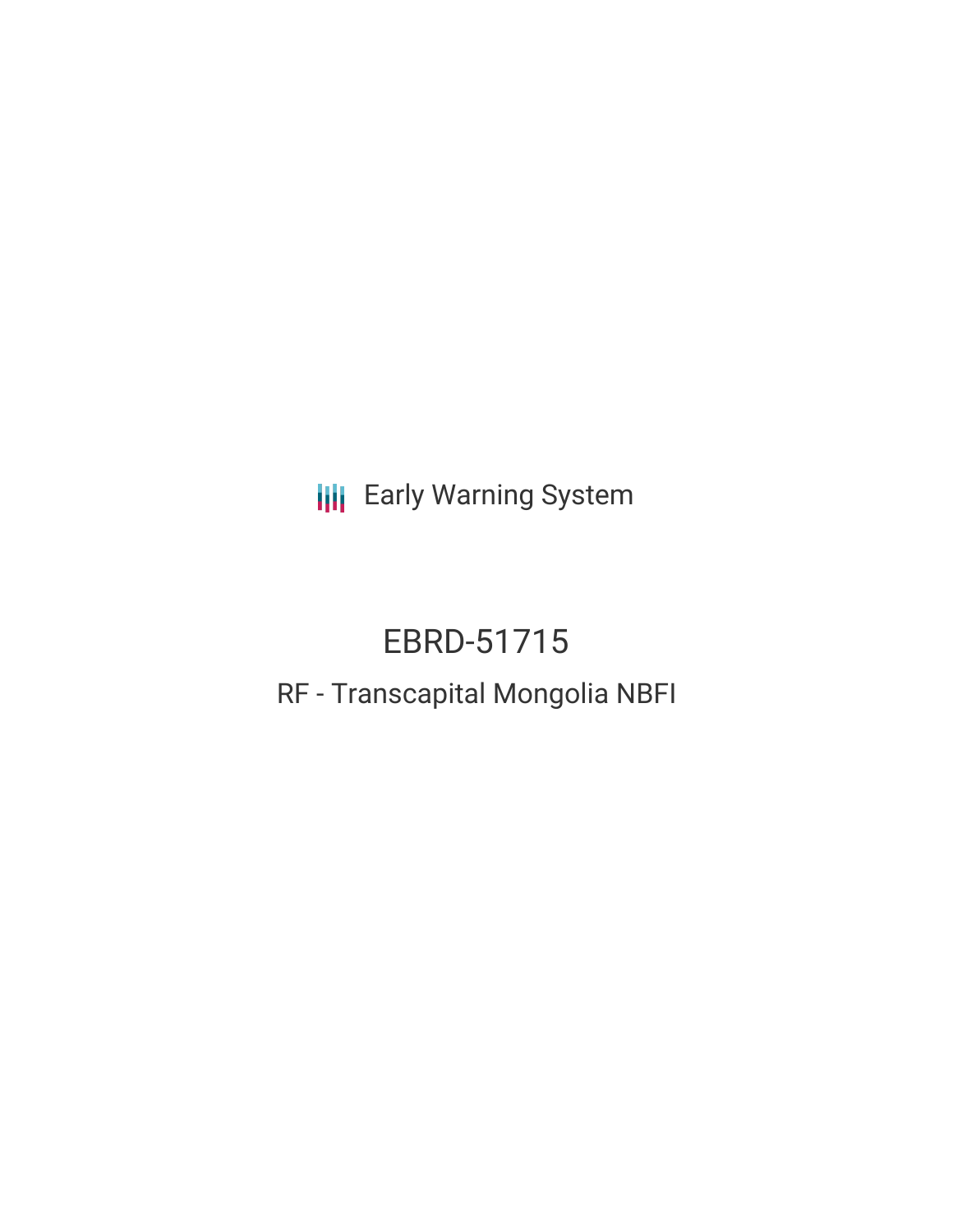

# **Quick Facts**

| <b>Countries</b>               | Mongolia                                                |
|--------------------------------|---------------------------------------------------------|
| <b>Financial Institutions</b>  | European Bank for Reconstruction and Development (EBRD) |
| <b>Status</b>                  | Approved                                                |
| <b>Bank Risk Rating</b>        | FI                                                      |
| <b>Voting Date</b>             | 2020-10-13                                              |
| <b>Borrower</b>                | <b>TRANSCAPITAL NBFI LLC</b>                            |
| <b>Sectors</b>                 | Finance                                                 |
| <b>Investment Amount (USD)</b> | \$3.73 million                                          |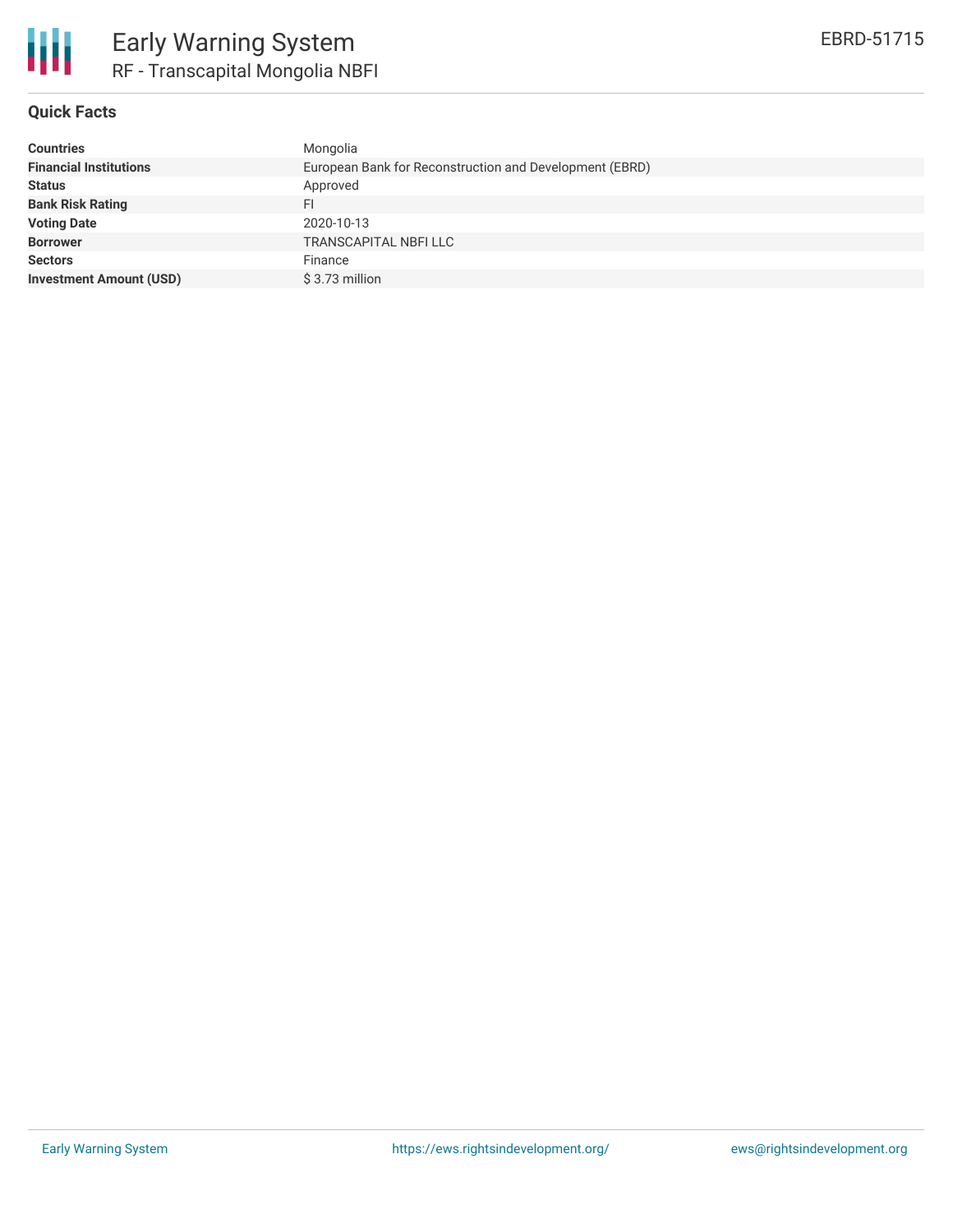

# **Project Description**

According to the EBRD's website, this project provides financing to Transcapital Mongolia Non-Bank Financial Institution to support their commercial lending in the context of the COVID-19 pandemic.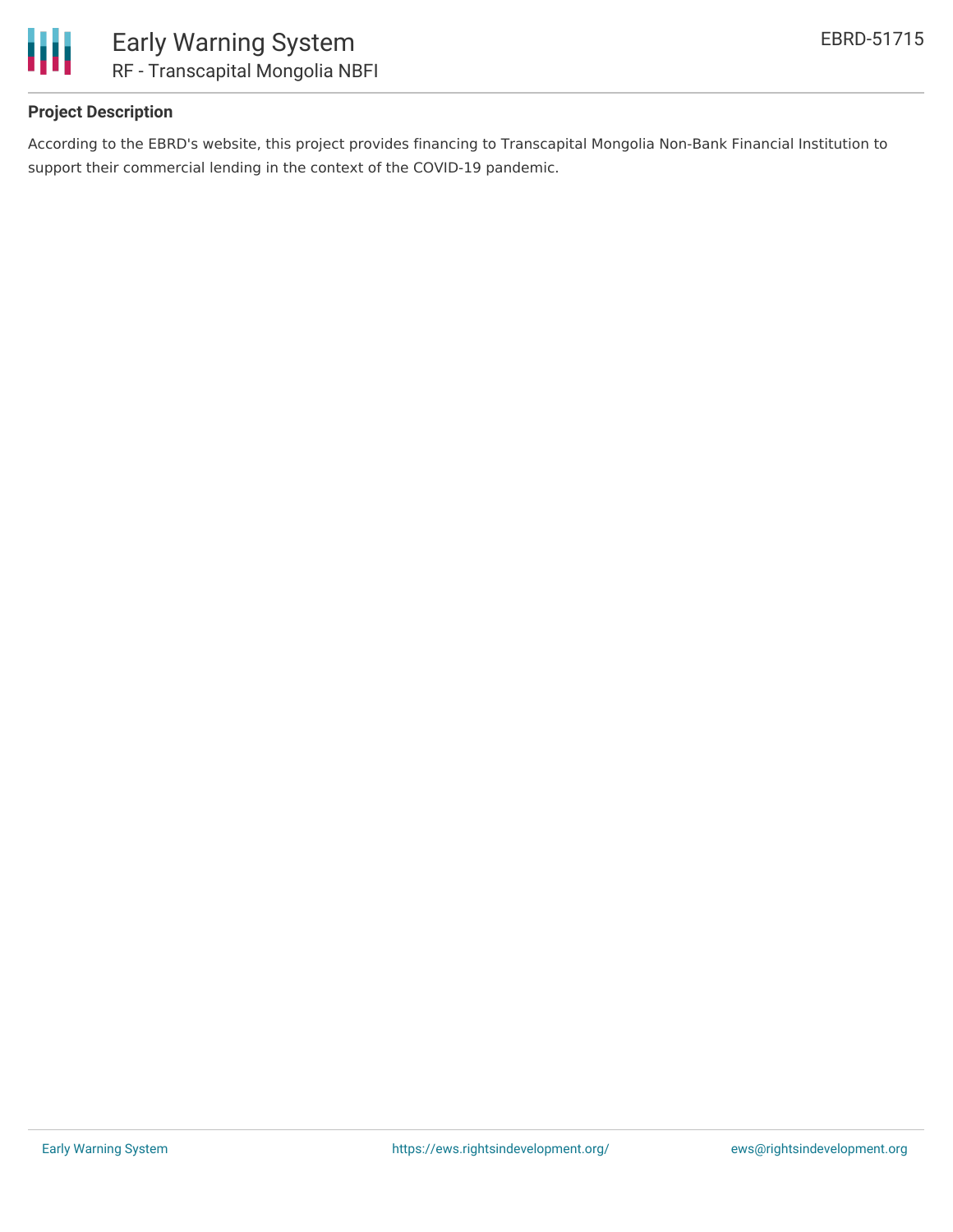

#### **Investment Description**

European Bank for Reconstruction and Development (EBRD)

#### **Financial Intermediary**

Financial Intermediary: A commercial bank or financial institution that receives funds from a development bank. A financial intermediary then lends these funds to their clients (private actors) in the form of loans, bonds, guarantees and equity shares. Financial intermediaries include insurance, pension and equity funds. The direct financial relationship is between the development bank and the financial intermediary.

[Transcapital](file:///actor/3769/) Mongolia Non-bank Financial Institution (TCMN) (Financial Intermediary)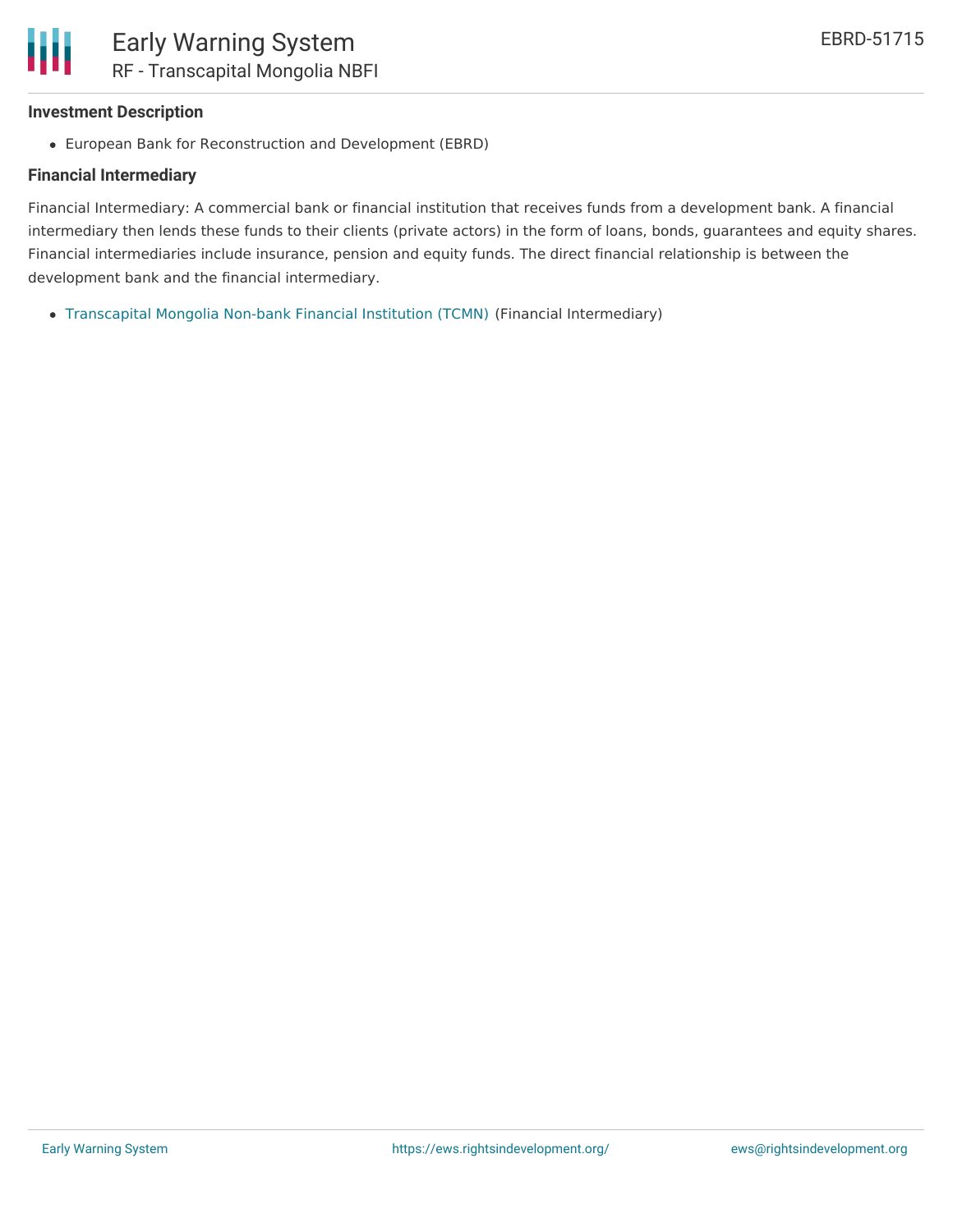

## **Private Actors Description**

TCMN is the largest non-bank FI lender to micro and small enterprises in Mongolia, with a market share of approx. 6.6 per cent in a highly fragmented market. It has 34 branches, of which 16 are in the regions outside of the capital. The loan portfolio of these rural branches accounts for 35 per cent of TCMN's total loan book.